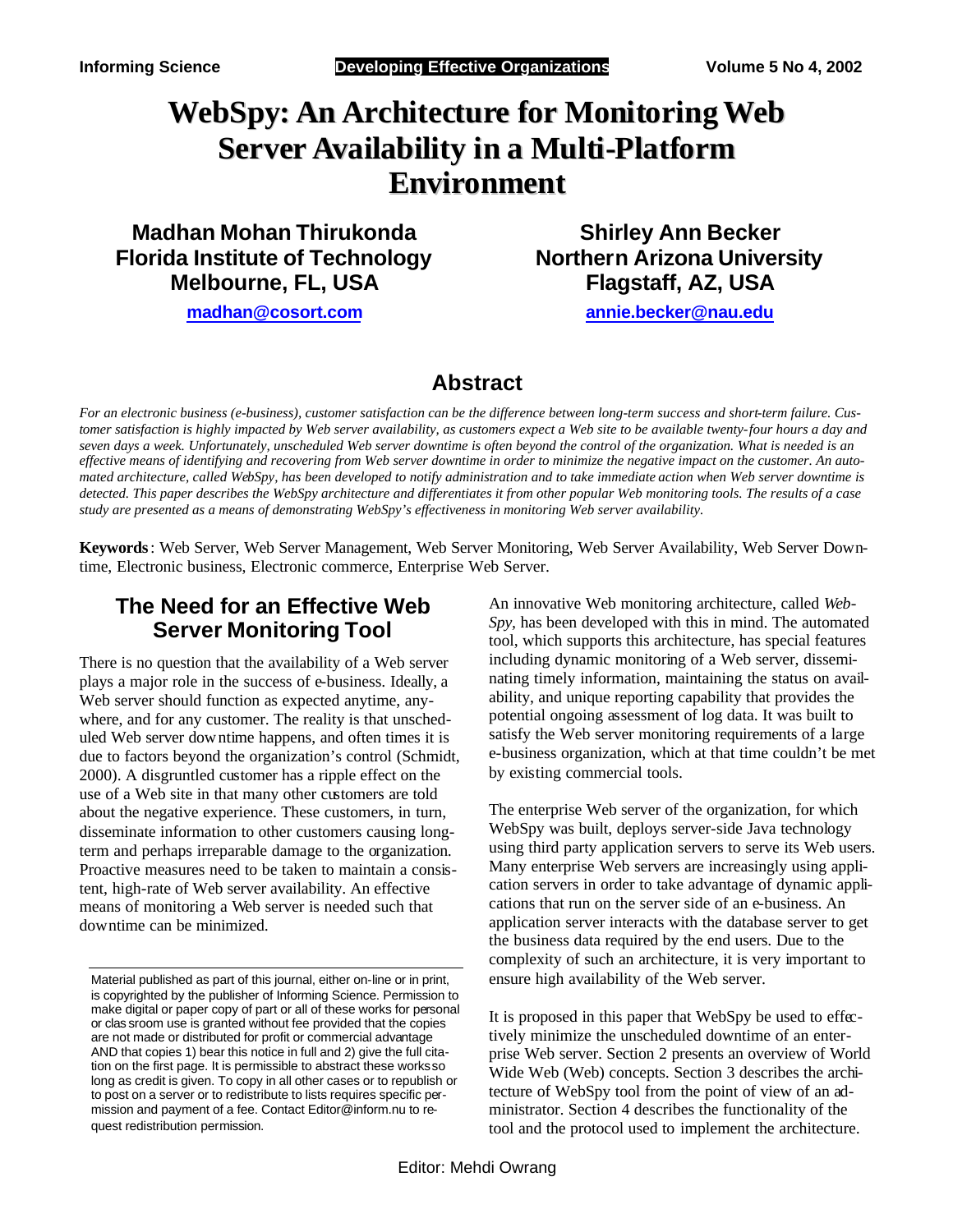| <b>Table 1: Factors Affecting Web Server Availability</b> |                                                                                                                                         |  |  |
|-----------------------------------------------------------|-----------------------------------------------------------------------------------------------------------------------------------------|--|--|
| Factor:                                                   | Explanation:                                                                                                                            |  |  |
| Server software<br>failure                                | The inability of the Web server software to serve a request possibly due to its bad run<br>time environment (e.g., memory leak).        |  |  |
| Support server<br>software failure                        | Supporting software (e.g., application or database server software) fails such that the<br>Web server cannot respond to a HTTP request. |  |  |
| External factors                                          | External factors (e.g., hacking attempt) impact the availability of the Web server.                                                     |  |  |

Section 5 summarizes a case study used to evaluate the capabilities of the tool in meeting the requirements spec ified by the e-business. The paper concludes with future research directions.

## **World Wide Web (Web) Concepts**

The Internet is a network infrastructure built on certain standards that provide the means for users to communicate with one another. The Web is one of the services offered by the Internet, and its architectural framework allows users to access geographically dispersed, linked documents (Tanenbaum, 1996). The Web also provides the capability for a running a multitude of applications using three simple mechanisms (Ciancarini, *et al.*, 1996):

- 1. URLs (Universal Resource Locators) provide information on the location of a document and the protocol needed to access it.
- 2. A client-server protocol, called Hyper Text Transfer Protocol (HTTP), provides the means to fetch a document from a Web server.
- 3. A simple markup language, Hyper Text Markup Language (HTML) allows content authors to describe the information and store them in a doc ument. A HTML document is also referred to as a Web page.

A main component of the Web is a Web browser, which is a program that interprets and displays a Web page using HTML specifications. The most popular Web browsers are Netscape Communicator and Internet Explorer though there are others. The other main component is the Web server, which is a program that delivers Web pages upon a HTTP request from a Web browser. Fielding *et al.* (1999) define the HTTP protocol as a request/response protocol. A Web browser requests a Web page by sending the HTTP request message that contains the URL of the Web page to the Web server. The Web server responds with a HTTP

response message followed by the Web page. E-business enterprises often use application servers to complement the Web server.

In general, availability is defined as the percentage of time during which a system is available for a given purpose (CAIDA Metrics Working Group, 2001). We define Web server availability as the percentage of a time interval during which the Web server is available to serve HTTP requests. Web servers may fail to serve HTTP requests due to a list of possible factors, as presented in Table 1. On an immediate basis, the e-business is focused on getting a Web server that is unavailable up and running as quickly as possible. In the long run, it has a goal of maintaining a consistently high rate of Web server availability.

Ideally, an e-business would want to establish an availability rate for each of its Web servers, and then gather statistical information about whether this rate is achieved. It would also want to track fluctuations in the availability rate so it can investigate the causes of availability problems. Thus, meaningful information needs to be captured at the time of failure in terms of down time, possible cause of failure, and recovery mechanisms. To support these goals, a process is needed to periodically check the availability of the Web server and take necessary action in the event of a problem. The process would alert a system administrator as soon as a problem is detected. In some cases, a corrective action is automatically taken as soon as a problem is detected, thus preventing human intervention. Such automatic recovery guarantees quick restoration of Web server availability.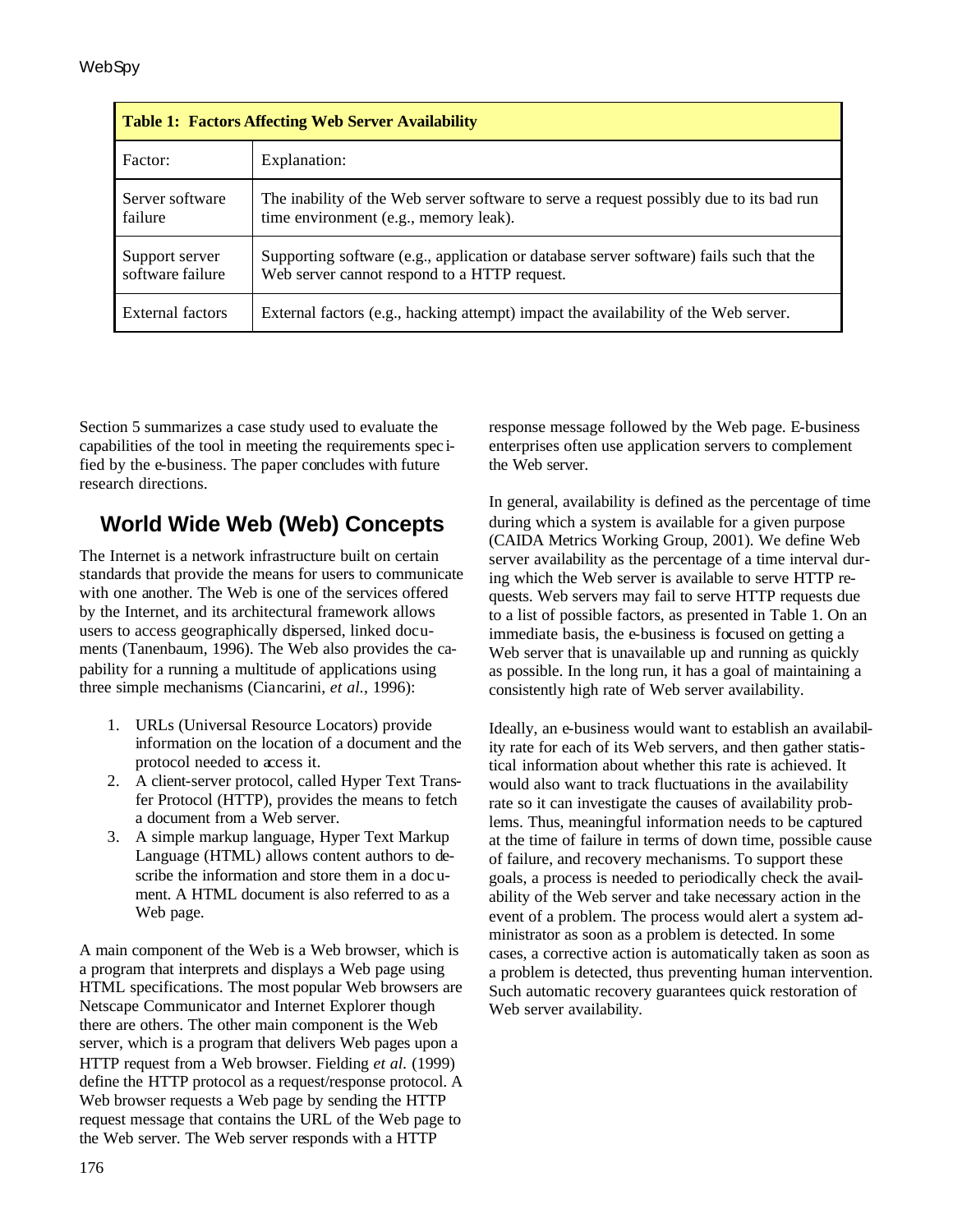| <b>Table 2: Basic Features of Commercial Web Server Monitoring Tools</b> |                                                                                                                                                                                                                                                                                                                 |  |  |
|--------------------------------------------------------------------------|-----------------------------------------------------------------------------------------------------------------------------------------------------------------------------------------------------------------------------------------------------------------------------------------------------------------|--|--|
| Feature:                                                                 | Description:                                                                                                                                                                                                                                                                                                    |  |  |
| Periodic<br>monitoring                                                   | The Web server is monitored on a schedule based on its availability requirements. Basic<br>timer settings include "sleeping time," the interval between two monitoring cycles, and<br>"slow response timeout interval," the threshold time within which a response should be ob-<br>tained from the Web server. |  |  |
| Alerts                                                                   | An alert mechanism notifies individuals when the Web server is unavailable. An email note,<br>for example, is sent to a designated admin istrator.                                                                                                                                                              |  |  |
| Log entry                                                                | A log entry is made when the Web server is unavailable in order to support the calculation of<br>availability statistics.                                                                                                                                                                                       |  |  |

| Table 3. Additional Requirements of the E-business |                                                                                                                                                                                                                                                                                                |                            |  |
|----------------------------------------------------|------------------------------------------------------------------------------------------------------------------------------------------------------------------------------------------------------------------------------------------------------------------------------------------------|----------------------------|--|
| Requirement:                                       | Description:                                                                                                                                                                                                                                                                                   | <b>Commercial Support:</b> |  |
| Multiple Operating System<br>Platforms             | The monitoring service runs on multiple platforms to support pro-<br>duction Web servers running on multiple platforms.                                                                                                                                                                        | None                       |  |
| <b>Start as NT Service</b>                         | The monitoring tool is automatically started as a service in the<br>Windows NT environment                                                                                                                                                                                                     | Limited                    |  |
| <b>Additional Timer Settings</b>                   | The monitoring service starts monitoring only after the Web server<br>has been started. An initial timing delay is needed to allow for the<br>Web server to start up. This "initial sleep time" eliminates false<br>alarms associated with start up when the Web server host is re-<br>booted. | Limited                    |  |
|                                                    | The time between retry attempts (referred to as "retry time") is<br>specified by the administrator.                                                                                                                                                                                            |                            |  |
| Web Interface for Viewing<br>Log Data              | A Web interface provides viewing capability of the log information<br>for all Web servers.                                                                                                                                                                                                     | Very Limited               |  |
| <b>Recovery Scripts</b>                            | The monitoring tool is capable of executing a recovery script when<br>the Web server becomes unavailable. The script has commands to<br>restart the Web server, the database server, or the Web server host<br>depending on the problem.                                                       | Very Limited               |  |
|                                                    | The administrator configures certain commands in the recovery<br>script that execute when a specific error occurs (the error message<br>is displayed as part of the Web page log information).                                                                                                 |                            |  |
| Secondary Email Alerts                             | If the Web server is unavailable for a specified time, then a secon-<br>dary email list is used for notification purposes. This provides the<br>capability of alerting officials and managers of prolonged problems<br>in Web server availability.                                             | None                       |  |
| <b>Availability Metrics</b>                        | Web server recovery timestamps provide useful information in cal-<br>culating availability metrics.                                                                                                                                                                                            | None                       |  |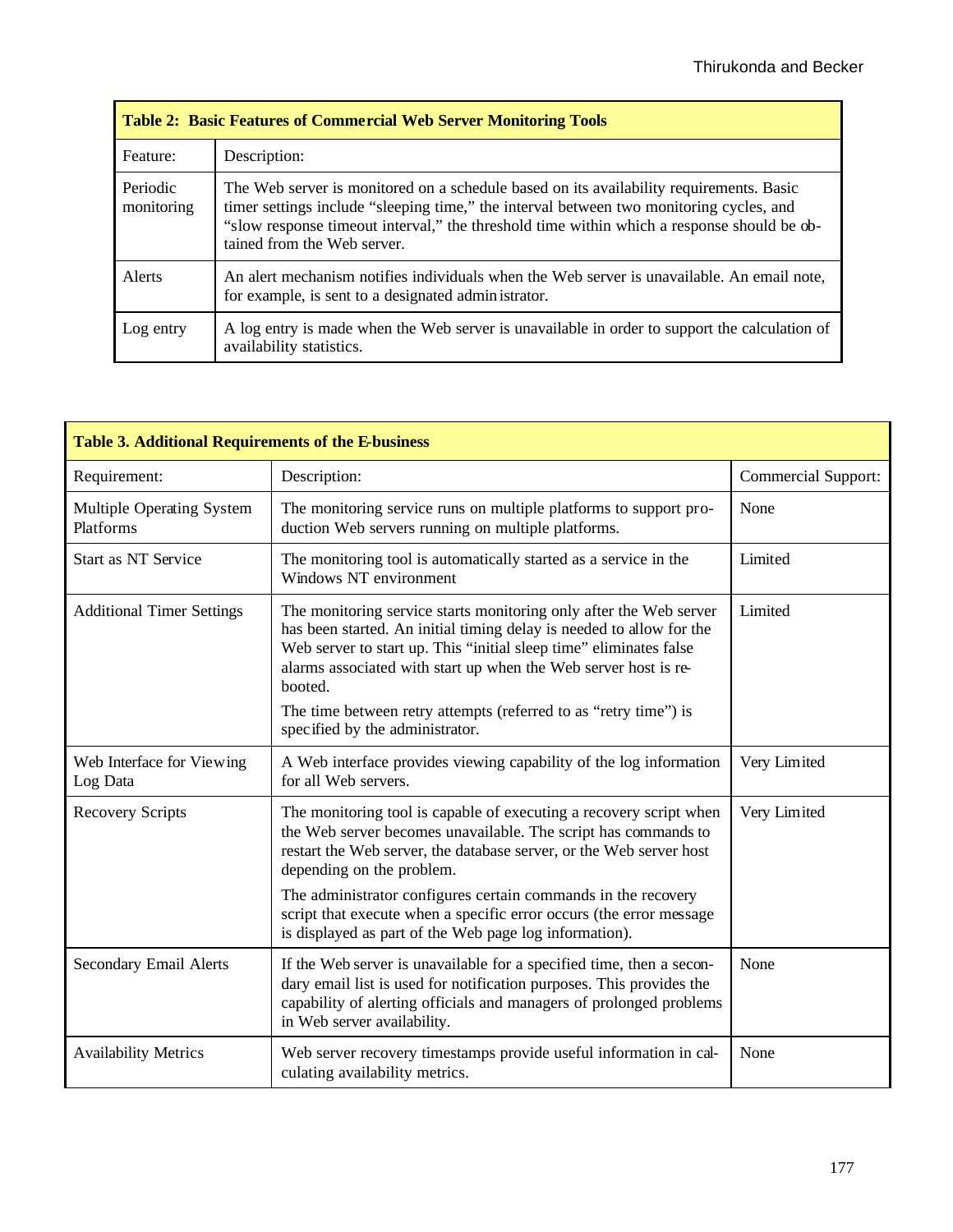## **The WebSpy Architecture**

Table 2 identifies the basic features of commercial Web server monitoring solutions that were assessed before the onset of this research effort. These solutions are the same ones cited in the Stanford Linear Accelerator Center (Cottrell, 2001), and include *Holistix Web Manager* by Holistix, Inc., *Argent Sentinel* by Argent Software, Inc., and *AI Monitor* by AI Tech. Though the basic requirements listed in Table 2 were met by all the commercial tools included in this study, none met the more complex monitoring requirements specified in Table 3. These additional monitoring requirements, typical of many of today's e-businesses, were the motivation for the development of WebSpy.

Figure 1 shows the WebSpy architecture comprised of two parts; the WebSpy station where both the Web server and WebSpy are installed, and the workstation where administrators receive alerts and view availability reports. WebSpy has two major components, the WebSpy client (hereafter referred to as client) and the WebSpy server (hereafter referred to as server). Each of these components is explained.



**Figure 1. Enterprise Web Server with Monitoring Ability**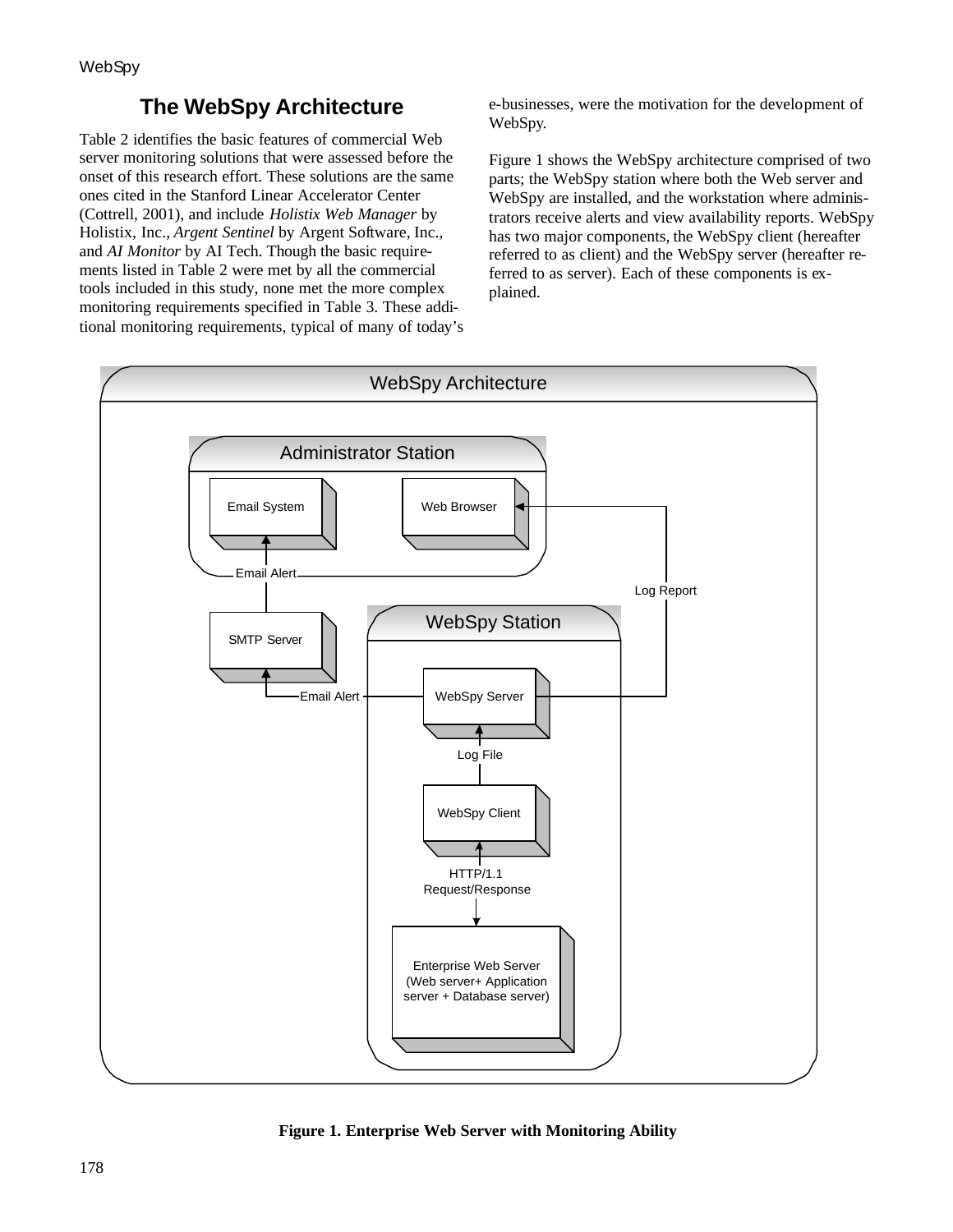| <b>Table 4: Settings for Web Monitoring</b> |                                                                                                                                                                                                                                                                                                                    |  |  |
|---------------------------------------------|--------------------------------------------------------------------------------------------------------------------------------------------------------------------------------------------------------------------------------------------------------------------------------------------------------------------|--|--|
| Properties:                                 | Description:                                                                                                                                                                                                                                                                                                       |  |  |
| <b>URL</b>                                  | URL to be monitored (e.g., http://cs.abc.edu/profiles.html has components;<br>HTTP protocol, host name cs.abc.edu, path for the resource profiles.html).<br>One URL should be specified for each Web server installed on a Web server<br>host.                                                                     |  |  |
| Enable                                      | The monitoring of a Web server is enabled using this property.                                                                                                                                                                                                                                                     |  |  |
| Init_time                                   | An initial time is used to put the client to sleep in order to synchronize the<br>startup of the Web server and the client.                                                                                                                                                                                        |  |  |
| Sleep_time                                  | A sleep time is used as a time interval in which the Web server is not moni-<br>tored. It needs to be reasonably short in order to detect availability problems<br>in a timely manner. It also has to be reasonably long to minimize the impact<br>on resources and overall server response time.                  |  |  |
| Slow time                                   | A slow time is used to specify a maximum time period for receiving a server<br>response.                                                                                                                                                                                                                           |  |  |
| Retries                                     | The client checks for Web server availability a specified number of times,<br>after which a failure is declared.                                                                                                                                                                                                   |  |  |
| Retry_Interval                              | The time in seconds between two clients retry attempts in determining server<br>availability.                                                                                                                                                                                                                      |  |  |
| Text_failed                                 | The administrator can customize text that becomes part of the email alert.                                                                                                                                                                                                                                         |  |  |
| Script_on_failure                           | A recovery script that is automatically executed when a server is unavailable.<br>The script may have several commands based on the command line argu-<br>ments passed to it. WebSpy executes the script by passing the command line<br>arguments depending on specific error message that appear on the Web page. |  |  |
| Email                                       | Alert messages are sent to the comma-separated list of email addresses.                                                                                                                                                                                                                                            |  |  |
| Log_transfer_interval                       | The log transfer interval specifies when the client sends the log file to the<br>server.                                                                                                                                                                                                                           |  |  |
| Dynamic_Errors                              | A list of error messages of which one or more may appear in the Web page if<br>there is a problem in dynamic Web page generation. Based on a particular<br>error message, an appropriate command in the recovery script would be exe-<br>cuted.                                                                    |  |  |
| Escalation_Time                             | The time in minutes after which any problem in availability should be esca-<br>lated.                                                                                                                                                                                                                              |  |  |
| Secondary_Email                             | Alert messages are sent to this comma-separated list of email addresses, after<br>Escalation_Time. Email addresses of managers are typical for this category.                                                                                                                                                      |  |  |

#### *Client*

The client is a program that periodically monitors the Web server availability based on settings specified by the administrator. The client is installed on the same computer as the Web server. Table 4 lists the settings that are the basis for monitoring. WebSpy allows these properties to be dynamically updated for effective monitoring. The client can

concurrently monitor several Web servers installed on the same or different Web server hosts. For each Web server, a list of settings is specified.

The client assesses the availability of a Web server by monitoring whether the Web server is successful in serving a HTTP request. The HTTP request is based on a URL specified by the administrator. The Web page specified by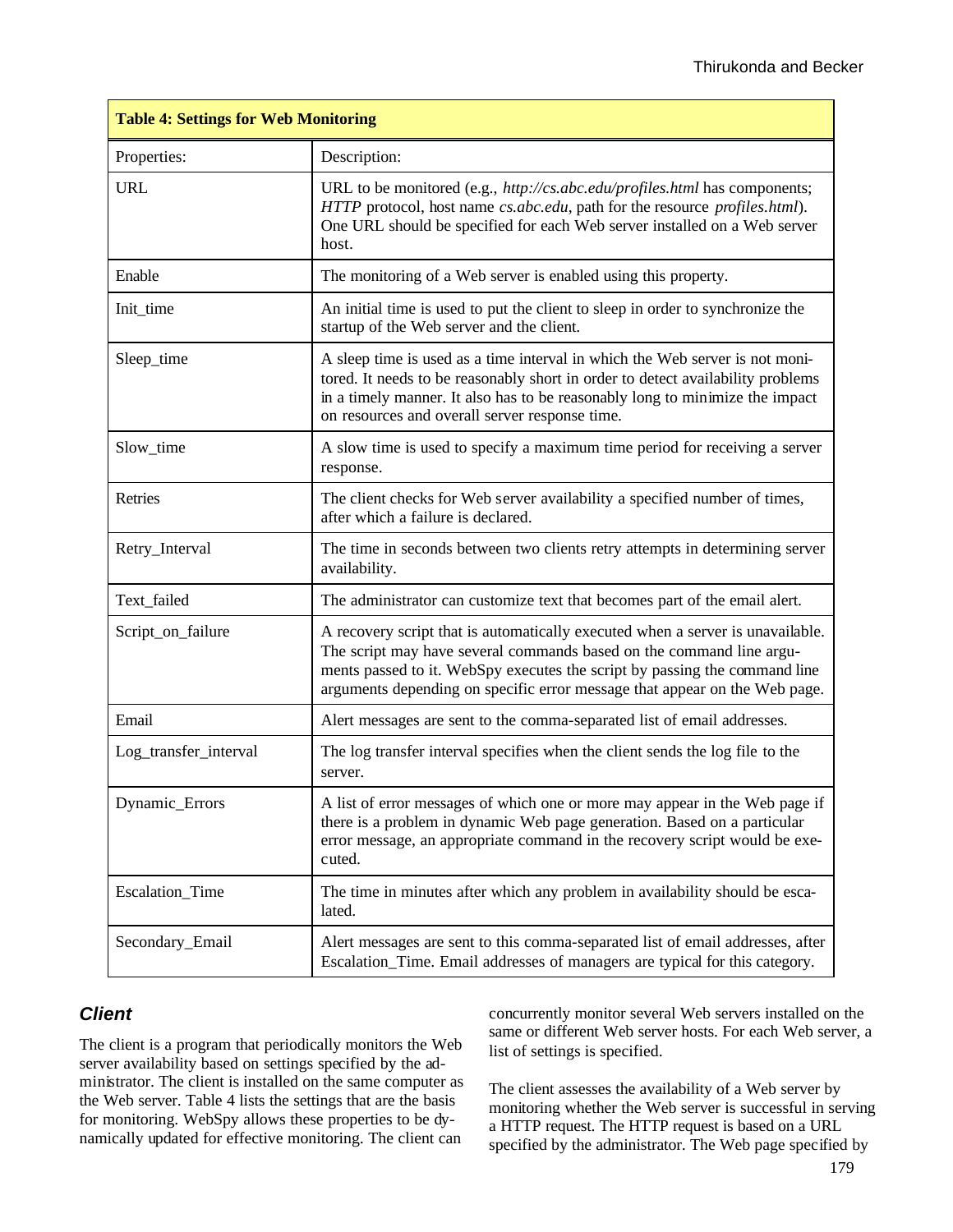| <b>Table 5: Collective log file information</b> |                                                                                                                     |  |
|-------------------------------------------------|---------------------------------------------------------------------------------------------------------------------|--|
| Parameter:                                      | Description:                                                                                                        |  |
| EventID                                         | Each WebSpy event has a unique number associated with it. (WebSpy events<br>are discussed in detail in Section 3.3) |  |
| URL                                             | URL being monitored                                                                                                 |  |
| Response                                        | The HTTP response header information provided by the Web server                                                     |  |
| Fail Time                                       | Local time when a problem in availability was detected                                                              |  |
| <b>Recovery Status</b>                          | Status of the recovery as executed by the client                                                                    |  |
| Email Identifier                                | List of registered email addresses for receiving email alerts                                                       |  |
| <b>Mail Status</b>                              | Status of an email alert                                                                                            |  |
| Mail Content                                    | Content of an email alert                                                                                           |  |
| <b>Alert Message</b>                            | Alert message formatted to be displayed in a Web browser                                                            |  |
| Host                                            | IP address of the client                                                                                            |  |
| <b>Server Name</b>                              | Name of Web server software (includes version information)                                                          |  |
| <b>Recovery Time</b>                            | Local time of recovery                                                                                              |  |

the URL may be static or dynamic, though production server Web pages are generally dynamic since the data is highly volatile and constantly changing. It is also important that the URL be valid and virtually free from programming errors.

cludes availability status, email alerts, and recovery status, among others, as shown in Table 5. This information is useful for calculating availability statistics for each Web server that is being monitored.

A log file is used to store information generated by the client while monitoring the server. This information inIn addition to monitoring a Web server, the client is responsible for executing a script for restoring the availability of a Web service. The recovery script is executed with a

|                                 | WebSpy Report and Alert                                                                                                                                                                                                                                                                                                                                                              |                    |                                                                                                  |  |
|---------------------------------|--------------------------------------------------------------------------------------------------------------------------------------------------------------------------------------------------------------------------------------------------------------------------------------------------------------------------------------------------------------------------------------|--------------------|--------------------------------------------------------------------------------------------------|--|
| <b>URL</b>                      | <b>Failure Information</b>                                                                                                                                                                                                                                                                                                                                                           | <b>Time Failed</b> | <b>Recovery Information</b>                                                                      |  |
| http://163.118.134.52/hello.jsp | Web service unavailable (No<br>Response).                                                                                                                                                                                                                                                                                                                                            | l2001              | Thu Jul 26 11:35:44 EDT   Site recovered from failure<br>con Thu Jul 26 11:36:47]<br>EDT 2001).  |  |
| http://163.118.134.52/hello.jsp | Application server error<br>Code=503, Message=Could not <br>connect to JRun).                                                                                                                                                                                                                                                                                                        | 2001               | Thu Jul 26 11:43:56 EDT   Site recovered from failure<br>ll(on Thu Jul 26 11:44:58<br>EDT 2001). |  |
|                                 | Alert Message from WebSpy $(163.118.134.68)$ => FIT CS Website is inaccessible<br>URL "http://cs.fit.edu" (URLName: "FIT CS Website") failed on Sat Apr 27<br>17:07:07 EDT 2002 after 0 retries.<br>Monitor Status $\Rightarrow$ Web service unavailable. (No Response).<br>For WebSpy web interface to log information, please visit<br>http://163.118.134.68:8002/servlet/Reporter |                    |                                                                                                  |  |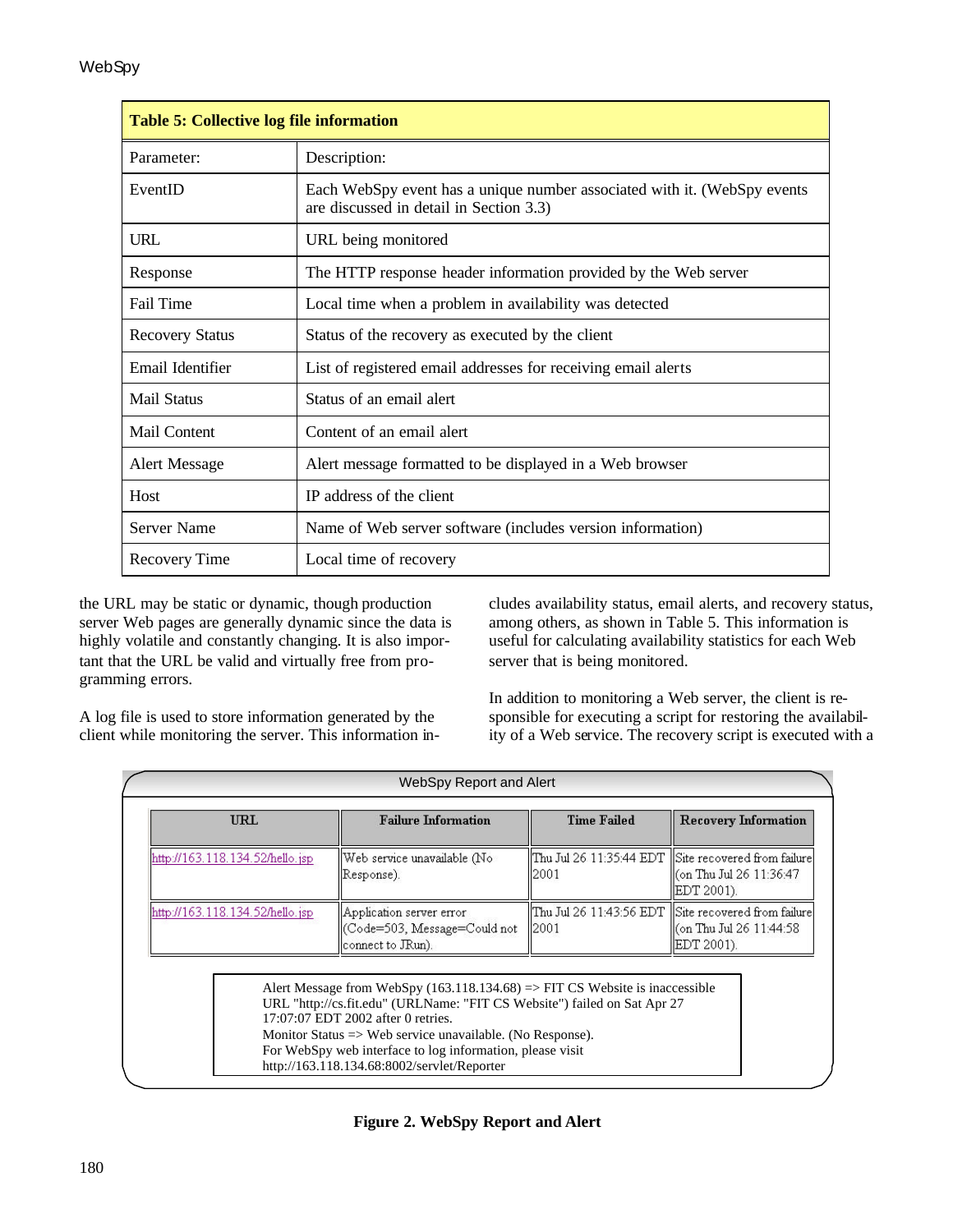command line argument based on the error message on the Web page. The recovery script should be configured to restart appropriate servers based on the command line argument. The output of the script is updated to the log file.

#### *Server*

The architecture of WebSpy supports multiple instances of the client in order to monitor different Web server hosts. Only one server is needed to manage these client instances, and it can reside on any of the Web server hosts or

| <b>Table 6. WebSpy Events</b>                                                                  |                                                                                                                                                                          |  |  |
|------------------------------------------------------------------------------------------------|--------------------------------------------------------------------------------------------------------------------------------------------------------------------------|--|--|
|                                                                                                | 1) Failure After Retry Attempts - Event fired after the number of retry attempts is equal to the "re-<br>tries" parameter value and the Web server is still unavailable. |  |  |
| <b>Attribute</b>                                                                               | <b>Value</b>                                                                                                                                                             |  |  |
| EventID                                                                                        | 1                                                                                                                                                                        |  |  |
| The HTTP response header information provided by the Web server, if re-<br>Response<br>ceived. |                                                                                                                                                                          |  |  |
| Server_Name                                                                                    | Web server name, if received.                                                                                                                                            |  |  |
| email alerts.                                                                                  | 2) Email Notification – Subsequent event that is fired if any email address is registered to receive                                                                     |  |  |
| <b>Attribute</b>                                                                               | <b>Value</b>                                                                                                                                                             |  |  |
| EventID                                                                                        | $\overline{2}$                                                                                                                                                           |  |  |
| Email_ID                                                                                       | Email address registered with the client.                                                                                                                                |  |  |
| Mail_Status                                                                                    | Null (The status of email alert is stored after its delivery).                                                                                                           |  |  |
| Mail_Content                                                                                   | Email alert message.                                                                                                                                                     |  |  |
| Alert_Message                                                                                  | Email alert message formatted to be displayed in a Web browser.                                                                                                          |  |  |
|                                                                                                | 3) Execution of Recovery Command - Event that is fired after executing the recovery script.                                                                              |  |  |
| <b>Attribute</b><br><b>Value</b>                                                               |                                                                                                                                                                          |  |  |
| EventID                                                                                        | 3                                                                                                                                                                        |  |  |
| Recovery_Status                                                                                | The output and the return code of the command execution.                                                                                                                 |  |  |
| occurred.                                                                                      | 4) Web Server Recovery – Event that is fired when the Web server is recovered after a failure has                                                                        |  |  |
| <b>Attribute</b>                                                                               | <b>Value</b>                                                                                                                                                             |  |  |
| EventID                                                                                        | $\overline{4}$                                                                                                                                                           |  |  |
| Recovery_Time                                                                                  | Local time of the client when the Web server is recovered.                                                                                                               |  |  |
| Escalation_Time.                                                                               | 5) Email Notification: Escalated – Event that is fired when the Web server is still unavailable after                                                                    |  |  |
| <b>Attribute</b>                                                                               | <b>Value</b>                                                                                                                                                             |  |  |
| EventID                                                                                        | 5                                                                                                                                                                        |  |  |
| Email_ID                                                                                       | Email address registered with the client.                                                                                                                                |  |  |
| Mail_Status                                                                                    | Null (The status of email alert is stored after its delivery).                                                                                                           |  |  |
| Mail_Content                                                                                   | Email alert message.                                                                                                                                                     |  |  |
| Alert_Message                                                                                  | Email alert message formatted to be displayed in a Web browser.                                                                                                          |  |  |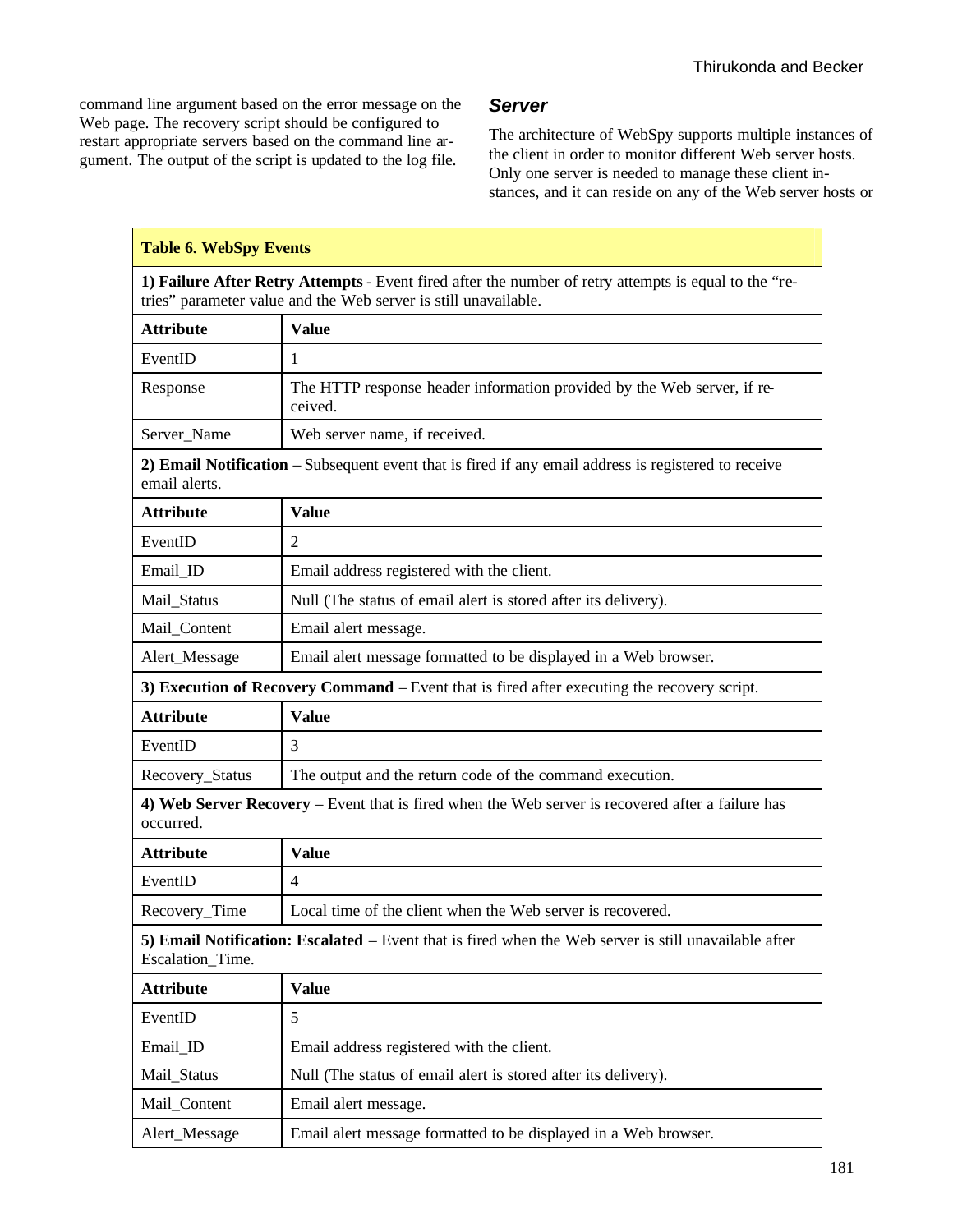#### **WebSpy**

on a separate workstation.

The clients periodically communicate with the server to send it the log information. The server collects the log information of each client instance and stores it in a cumulative log file. The server uses an internal Java servlet engine to periodically generate a Web report from the monitoring results stored in the cumulative log file. The report, shown in Figure 2, is listed as a URL in the email alert sent to the administrator. The server requires access to a Simple Mail Transfer Protocol (SMTP) server to forward email alerts.

#### *Events*

During the monitoring process, one of four events could occur that require an action taken by the client. For each event that occurs, the information describing it is written to the log file. Table 6 lists each event and the information stored for it.

## **WebSpy Functionality**

The main functionality of the client is to monitor the Web server and take appropriate actions when the Web server is not available. The main functionality of the server is to act as a coordinator in collecting the monitoring reports from each client, sending email alerts, and making the cumulative report available online.

### *Client functionality*

Once activated by an administrator, the client waits the specified *Init\_Time* time period, and then sends the Web server a HTTP request using the specified URL. The client waits for a HTTP response from the Web server. If a response header is not obtained within the specified *Sleep Time* time period, then the client repeatedly sends the HTTP request until the number of retries is equal to the *Retries* parameter value. Each retry attempt occurs after the specified *Retry\_Interval* time period has lapsed. If no server response is obtained during or after the specified *Retries* attempts, the Web server is considered not available and the log file is updated.

When a HTTP response is received, the client extracts the response code and message from the header. The *2xx* response code represents a successful transaction, which is an indic ation that the Web server is available. The Web server is considered unavailable if there is no response or if a *5xx* response code is received. *5xx* response code means that the Web server was unable to serve the HTTP request because of a server-side problem.

To illustrate this, we use an example from our Web monitoring experiences. A recurring problem encountered during the analysis stage of the selected architecture was denoted by a *503* error code. This is defined in the HTTP specification as a *Service Unavailable* problem (Fielding *et al.* 1999). This problem may occur when the Web server

| <b>Recovery Script</b>                                                 |  |
|------------------------------------------------------------------------|--|
|                                                                        |  |
| @echo off                                                              |  |
| REM Script to run upon web server failure                              |  |
| REM Based on the command line parameter %1, execute different commands |  |
| if %1 = $=$ 1 goto appl_server                                         |  |
| if %1 = $2$ goto web_server                                            |  |
| if %1 = $3$ goto server_host                                           |  |
| goto exit                                                              |  |
| :appl_server                                                           |  |
| REM Command to restart application server                              |  |
| goto exit                                                              |  |
|                                                                        |  |
| :web_server<br>REM Command to restart web server                       |  |
| goto exit                                                              |  |
|                                                                        |  |
| :server_host                                                           |  |
| REM Command to restart server host                                     |  |
| :exit                                                                  |  |
|                                                                        |  |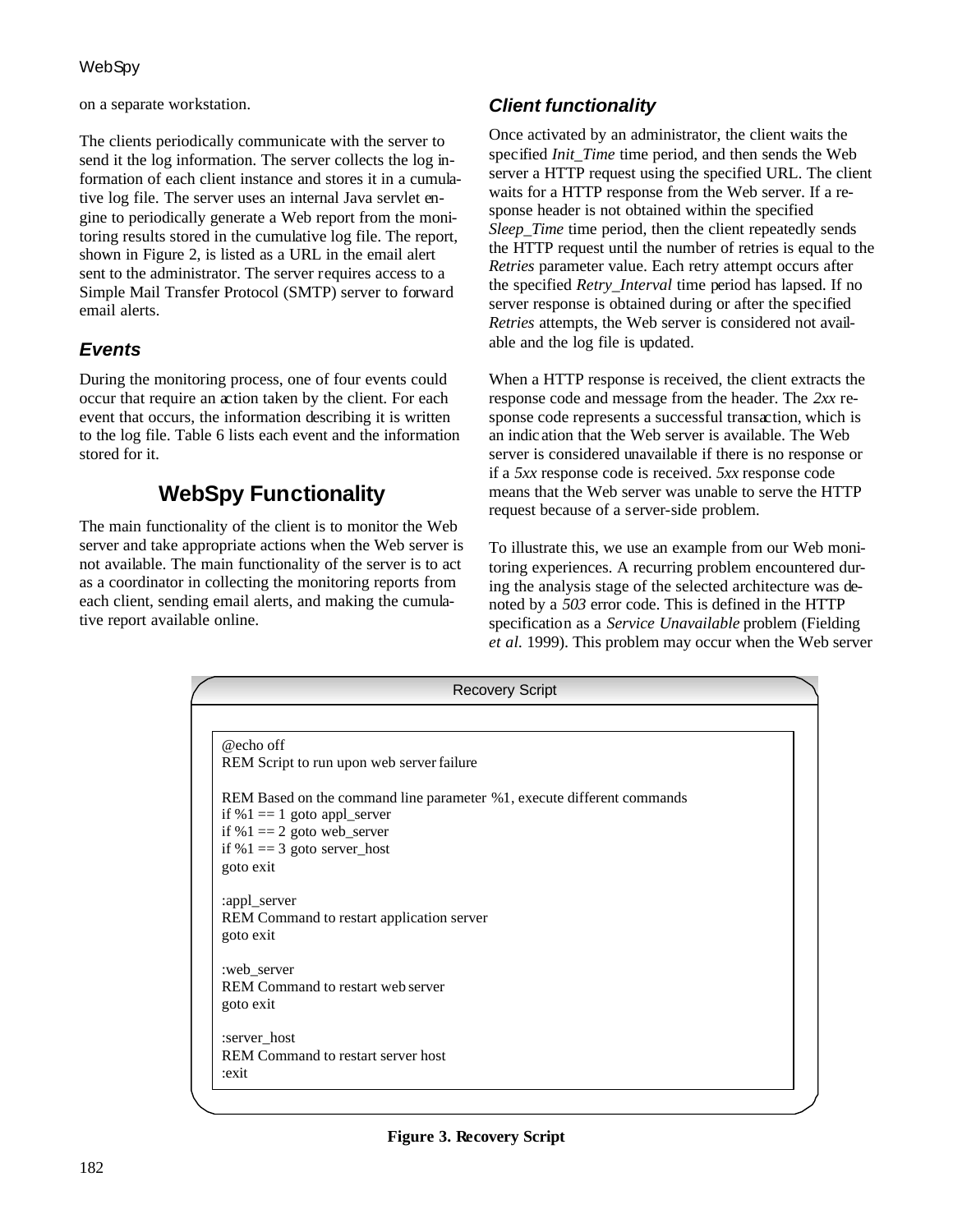is unable to receive services of another external applic ation. For our Web architecture, JRun 3.1 was the applic ation server. The client received an error code *503 JRun closed connection* when the JRun applic ation server was not purposely stopped.

The final determination of Web server unavailability occurs only after executing the specified retry attempts. In the case of a *5xx* response from the Web server, the response message is compared with the list of error messages called *Dynamic\_Errors.* In this list, the administrator would include messages that he suspects appear on the response message due to a problem during dynamic page generation (in our example, an error message in the ebusiness Web server was 'JRun closed connection').

When a match is found in the list, the failure is reported as an *Application server error* with the response code and message, and then the client executes the recovery script. The command line argument for the recovery is calculated based on the position of the error message in the list. The recovery script is written to execute the appropriate commands based on the command line argument as shown in Figure 3.

When there is no matc hing code or no response from the server, it is reported in the log as *Web service unavailable.*  WebSpy events, presented in Table 6, are fired and the log file is updated. The client continuously monitors the URL until the Web server becomes available. The log files are frequently sent to the server based on the parameter *Log\_transfer\_interval* (as presented in Table 4).

#### *Server functionality*

The server listens to a specified TCP/IP port for client connection. It receives periodic connections from the clients and gets the log information. On receiving the log file from the client, the server looks for the *Email notification event* record (event 2 in Table 6). If it is found, then an email is sent based on the information and the email alert status is stored in the cumulative log file. Other event information is also stored in the cumulative log file, which is later used to produce the cumulative report. The server has a Java servlet engine to dynamically generate a report based on the information in the log file. The Java servlet that is used to generate the report can be invoked by using the URL, which is contained in the alert sent to the administrator.

#### *Performance impact*

The HTTP transactions, due to WebSpy monitoring, have an impact on Web server performance because they simulate user requests. Reducing the number of transactions assessing availability minimizes the negative impact on performance. The parameter *Sleep\_Time* defines the time

during which the client would wait to send a HTTP request. *Sleep Time*, as noted in Table 4, should be reasonably set to detect availability problems as quickly as possible without causing a noticeable performance impact on the Web server.

A worst-case analysis is described in terms of the performance impact of WebSpy monitoring the Web server. If the administrator enters sixty seconds (minimum allowed limit) as the value for the parameter *Sleep\_Time*, then the total time required for a monitoring cycle is calculated as follows:

$$
T_{mt} = T_{et} + T_{st}
$$

Where:  $T_{mt}$  is the total time for the monitoring cycle,  $T_{et}$ is the execution time of a HTTP transaction for a URL request, and  $T_{st}$  is the sleep time required for the monitoring cycle.

For illustration purposes, let's assume that  $T_{et}$  takes a minimal amount of time. Thus,  $T_{mt} \sim T_{st}$ . This means that there is approximately one HTTP request per minute. For a twenty-four hour time period, there are approximately 24 \*  $60 = 1440$  HTTP requests from the WebSpy monitoring tool. In most cases, this is an acceptable number of HTTP requests because the number of transactions can be handled by the Web server without a noticeable impact on performance.

### **Case Study**

A case study was conducted to determine the effectiveness of WebSpy in monitoring the availability of a Web server given the e-business requirements. The Web server architecture was comprised of Internet Information Server (IIS) as the Web server and JRun as the applic ation server.

The initial sleeping time *Init\_Time* was set to 20 seconds, the interval between two monitoring cycles *Sleep\_Time* was set to 60 seconds, and slow response time out interval *Slow\_Time* was set to a maximum of 45 seconds. These parameter settings are typical of the e-business' real-world setting for minimizing false alarms (Web server is available but reported have failed) and maximizing availability by reporting problems quickly after they occur (Loren Buhle*,* 1996). The client was set to transfer the log file to the server periodically with an interval of 30 seconds. A recovery script was written such that it would restart the Web server for a '1' command line argument, restart the application server for a '2' command line argument, and restart the Web server host for a '3' command line argument.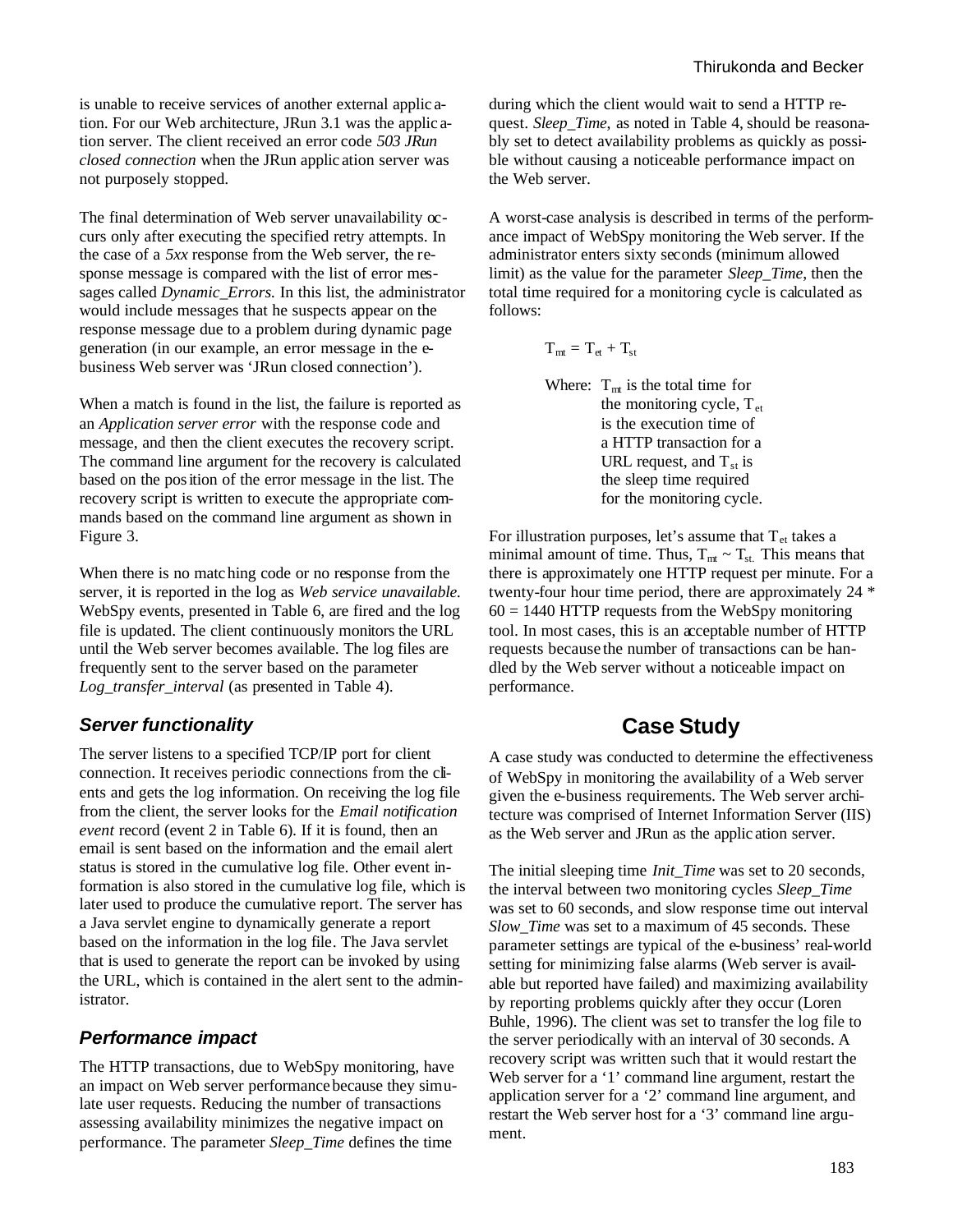

**Figure 4. Simulation of Users Requesting HTTP Services**

A program was written to simulate users requesting HTTP service of the Web server. The Web server had twenty URLs, ten of which were static HTML pages ranging from 17 Kbytes to 234 Kbytes in size. The other ten URLs were dynamically produced resulting in a HTML page ranging from 1Kbyte to 350 Kbytes in size. Simulated (virtual) users were set to randomly download any one of these 20 Web pages (every random time between 1 and 5 minutes to simulate reading).

The maximum number of user requests (clients) for the Web server was restricted to ten so that the maximum limit was reached thus ensuring the Web server was busy. Figure 4 shows the number of users per time interval in the simulated, twenty-four hour time period. The number of users peaked at fifty during the morning hours, as is generally the case for many e-businesses. To simulate the Web server's inability to serve a HTTP request, we stopped the application server and the Web server once for a several minutes.

### *WebSpy behavior*

WebSpy detected the availability problem that occurred during the case study and restored the Web service as expected. As soon as a problem in Web server availability was detected, WebSpy sent an email to the specified administrators. The *Web Interface* component of the WebSpy displayed detailed information including failure detection time, Web server name, status of the restoration command executed, recovery time, and other pertinent information. For each failure, WebSpy detected it and restored Web

|                                   | <b>WebSpy Report</b>                                                           |                    |                                                                                                   |
|-----------------------------------|--------------------------------------------------------------------------------|--------------------|---------------------------------------------------------------------------------------------------|
| <b>URL</b>                        | <b>Failure Information</b>                                                     | <b>Time Failed</b> | <b>Recovery Information</b>                                                                       |
| [http://163.118.134.52/hello.jsp] | Web service unavailable (No<br>  Response).                                    | 12001              | Thu Jul 26 11:35:44 EDT Site recovered from failure<br>Con Thu Jul 26 11:36:47<br> EDT 2001).     |
| [http://163.118.134.52/hello.jsp] | Application server error<br>Code=503, Message=Could not <br>(connect to JRun). | 12001              | Thu Jul 26 11:43:56 EDT   Site recovered from failure<br>ll(on Thu Jul 26 11:44:58<br> EDT 2001). |

**Figure 5. WebSpy Report**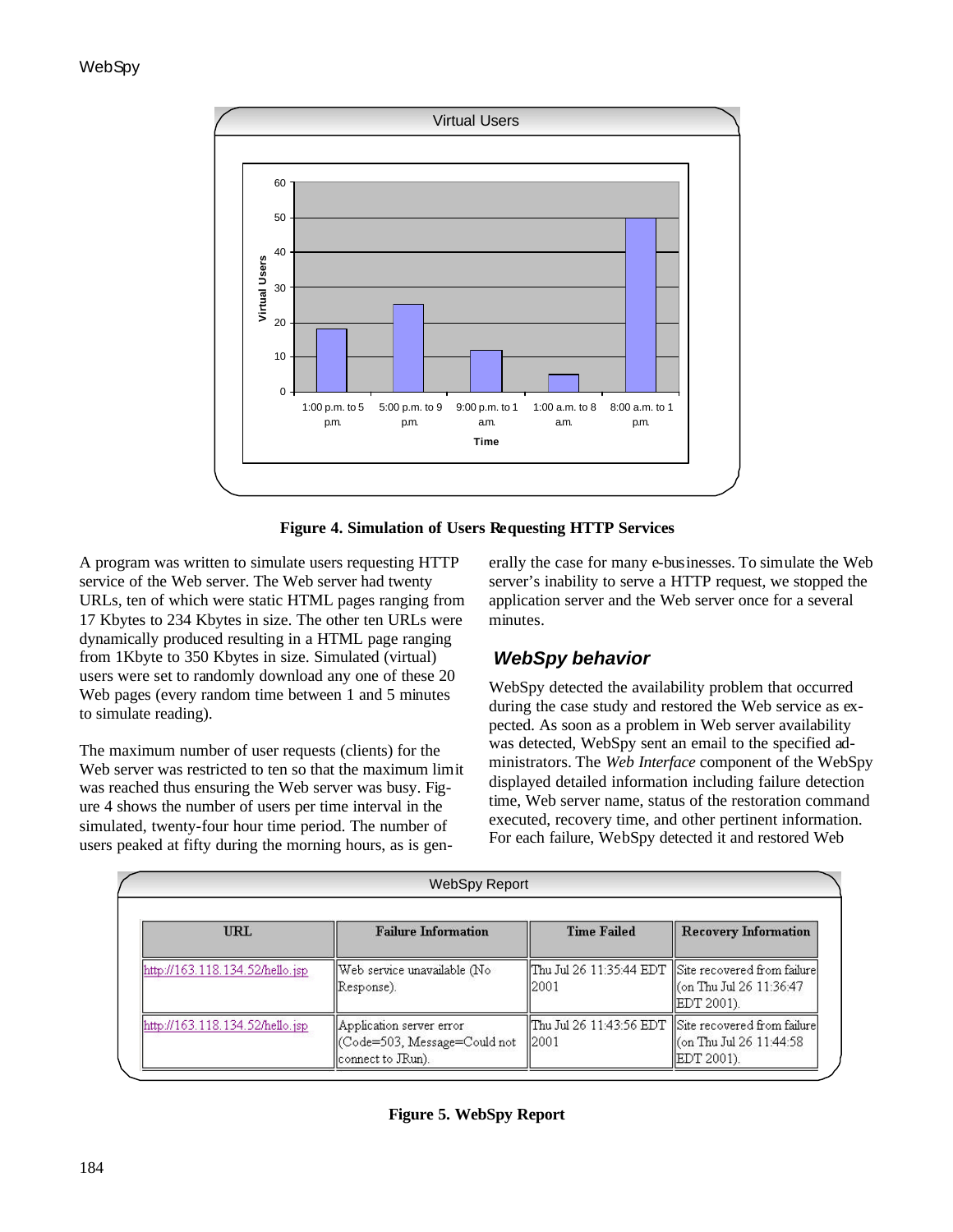



service immediately as evidenced in Figure 5. The *Web Interface* provides the information obtained from the log file. Each hyperlink in the *Web Interface* is linked to another Web page that provides detailed information on the output of the recovery script executed, status of the email alert, and a copy of the email alert message.

#### *Availability metrics*

There are two metrics that provide useful information in terms of Web server availability. The *Mean Time to Repair* (MTTR) provides the average time taken to restore normal service after a loss of availability. This metric provides ongoing feedback as to the downtime associated with a server, and its potential impact on customer satisfaction



**Figure 7. Time Between Failures**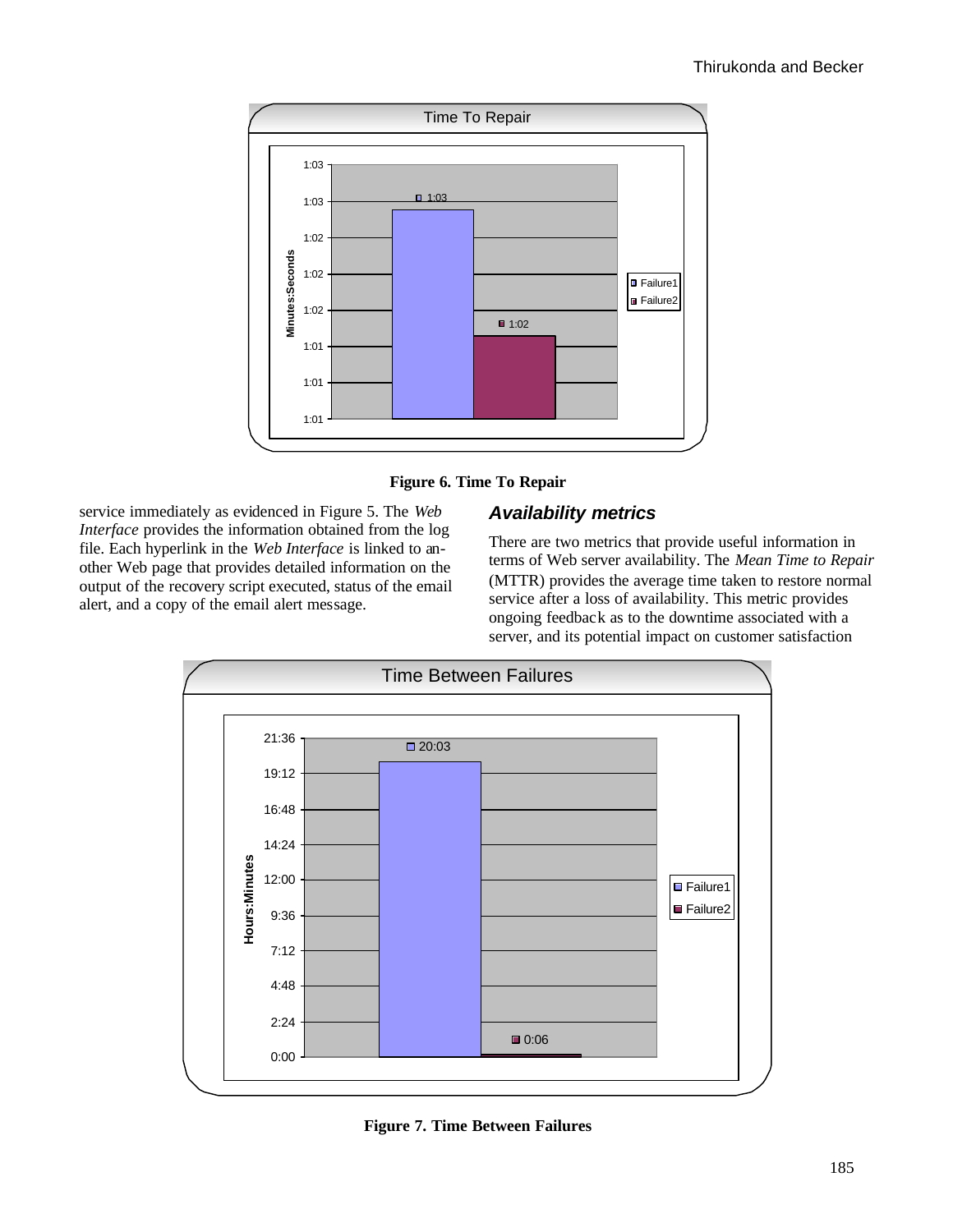#### **WebSpy**

and retention. The other important metric is *Mean Time Between Failures* (MTBF), which provides the average time between the beginning of normal service and the next loss of availability. This metric also provides insight into the long-term impact of server failures on an organization's customer base. The availability metrics are useful from the administrator point of view in terms of finding the stability of the Web server and the application server. Figures 6 and 7 show the *Time To Repair* statistics and the *Time Between Failures* statistics for the Web server.

The *MTTR* (~1 second) maintained a low value meaning that the Web service was restored very quickly. The MTBF (~10 hours) was quite high, which means that the Web server was stable and not failing at a high rate. For the Web server architecture, used in this case study, we can define availability in terms of these two metrics (Blanchard, 1997). We start defining uptime (MTBF) and downtime (MTTR):

Uptime = S Time Between Failures

Downtime  $= S$  Time To Repair

The uptime for the Web server was 86,275 seconds and downtime was 125 seconds. Availability is calculated as:

Availability = Uptime / (Uptime+Downtime).

Where: Availability =  $86275 / 86400 = 99.85\%$ 

What we can conclude from this data is that the Web server was maintaining a high rate of availability during the case study, as recovery scripts were executed quickly after a problem was detected. The Web server was automatically recovered quickly, which means that unscheduled downtime was kept to a minimum.

## **Overall Findings and Future Research**

The WebSpy provided several features, as described in Table 7, that were not fully supported by other commercial tools. The email alert capability is an important contribution, as it provides additional information in a Web-based environment for trac king Web server failures. It also runs in multi-platform environments, unlike any of the other commercial tools. The WebSpy has an automatic recovery capability, which is necessary for fast recovery from certain types of failures.

One of the important contributions of this research is WebSpy's Web-based report generation capability in terms of monitoring performance issues in a real-time mode. Though not shown in this paper, the log data is readily imported into a relational database. Thus, the log data provides an opportunity to be mined for trends in performance, recovery, availability, and security. These can be computed over a long period of time in order to optimize the tool's settings.

In our case study, we set the Sleep\_Time to 60 seconds to minimize the impact of this timing constraint on performance. However, the log data in a relational form can be queried for performance trends when the Sleep\_Time is set equal to, greater, or less than 60 seconds. Thus, an organi-

| <b>Table 7. WebSpy Features</b>      |                                                                                                                                                                                                                  |                         |  |
|--------------------------------------|------------------------------------------------------------------------------------------------------------------------------------------------------------------------------------------------------------------|-------------------------|--|
| <b>Features</b>                      | Description                                                                                                                                                                                                      | <b>Commercial Tool</b>  |  |
| Multiple Platform<br>Support         | Webspy is built in Java, which virtually runs on all oper-<br>ating systems.                                                                                                                                     | None                    |  |
| Web Interface to Log<br>Information  | A single report presents information about the availabil-<br>ity of the Web servers, which is viewed via a browser.                                                                                              | Very Limited<br>Support |  |
| Customizable Auto-<br>matic Recovery | Recovery scripts are automatically executed thus mini-<br>mizing human intervention and time delays. Recovery<br>scripts can be customized for different possible problems<br>regarding Web server availability. | Very Limited<br>Support |  |
| Secondary Email<br>Alerts            | Email alerts are sent to designated personnel when there<br>is prolonged unavailability. This is in addition to the<br>primary email list that is notified as soon as a problem is<br>detected.                  | None                    |  |
| <b>Availability Metrics</b>          | Web server recovery timestamps provide useful informa-<br>tion in calculating availability metrics.                                                                                                              | None                    |  |